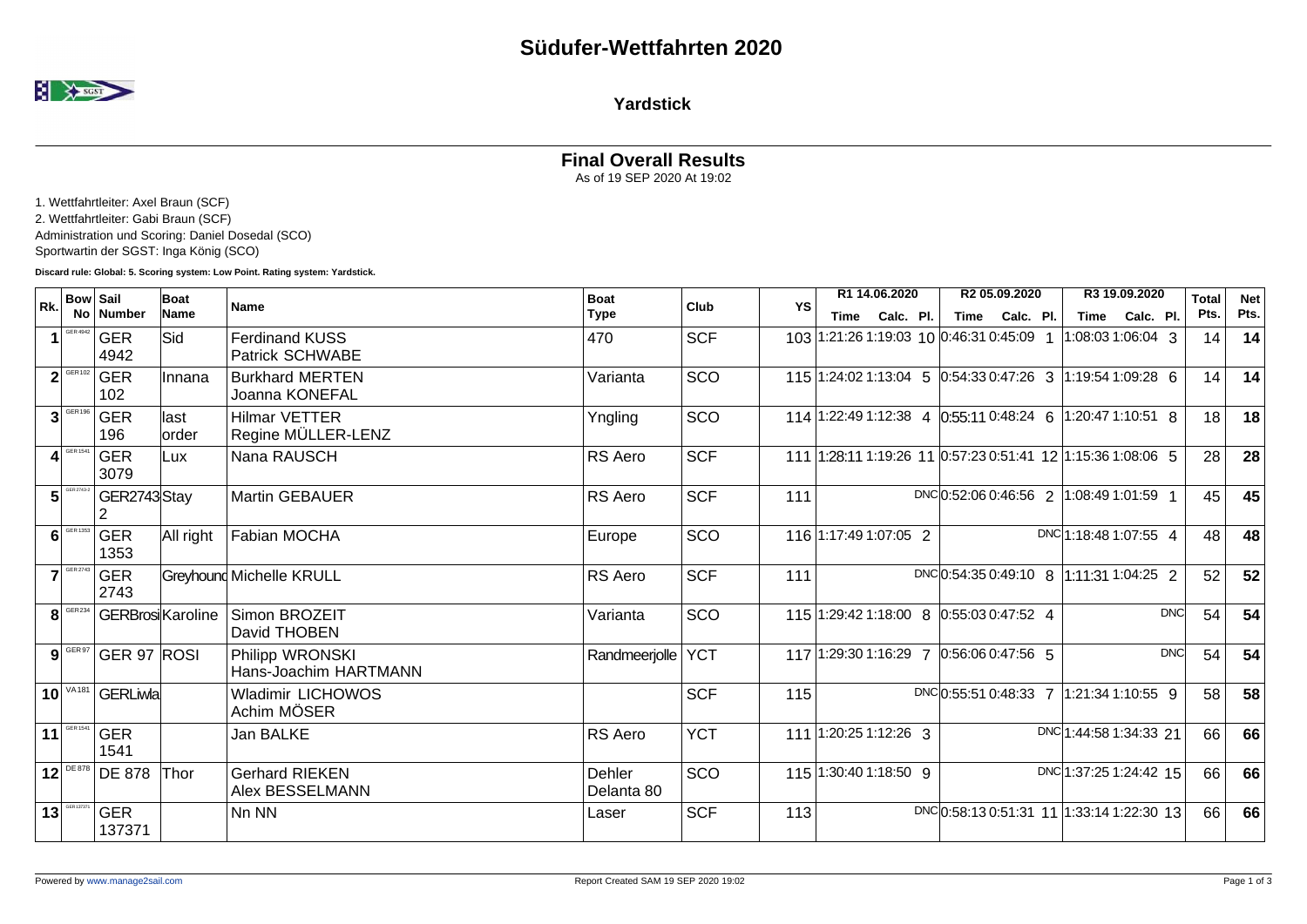

## **Yardstick**

|                 |                         |                              |                           |                                                                                                                    | <b>Final Overall Results</b><br>As of 19 SEP 2020 At 19:02 |            |     |                                    |                                           |                                    |                      |                    |
|-----------------|-------------------------|------------------------------|---------------------------|--------------------------------------------------------------------------------------------------------------------|------------------------------------------------------------|------------|-----|------------------------------------|-------------------------------------------|------------------------------------|----------------------|--------------------|
| Rk.             | <b>Bow Sail</b>         | No Number                    | Boat<br>Name              | <b>Name</b>                                                                                                        | <b>Boat</b><br><b>Type</b>                                 | Club       | YS  | R1 14.06.2020<br>Calc. Pl.<br>Time | R2 05.09.2020<br>Time Calc. Pl.           | R3 19.09.2020<br>Calc. Pl.<br>Time | <b>Total</b><br>Pts. | <b>Net</b><br>Pts. |
|                 | 14                      | <b>GER</b><br>2652           |                           | <b>Janet ANDERSON</b>                                                                                              | RS Aero                                                    | <b>YCT</b> | 114 |                                    | DNC 1:00:47 0:53:19 13 1:33:31 1:22:01 12 |                                    | 67                   | 67                 |
|                 | $15$ <sup>GER2611</sup> | <b>GER</b><br>2611           | $ \mathsf{Red} $<br>Horse | Ralf WASSMUTH<br>Kirsten KNODE<br><b>Josef KNODE</b>                                                               | Sailhorse                                                  | <b>SCF</b> | 110 |                                    | DNF0:56:30 0:51:21 10 1:35:56 1:27:12 16  |                                    | 68                   | 68                 |
|                 | 16                      | <b>GER</b><br>2983           | Pangkor                   | Mario HARTMUTH                                                                                                     | Varianta                                                   | SCO        |     | 117 1:58:52 1:41:35 13             |                                           | DNC 1:37:10 1:23:02 14             | 69                   | 69                 |
|                 |                         | $17$ <sup>GER13</sup> GER 13 |                           | Sandra DOSEDAL                                                                                                     | Europe                                                     | SCO        |     | 116 1:16:49 1:06:13 1              | <b>DNC</b>                                | <b>DNC</b>                         | 85                   | 85                 |
|                 | 18                      |                              |                           | GERPaha Hyperboot Hannes PAGEL                                                                                     | Varianta                                                   | SCO        |     | 117 1:28:48 1:15:53 6              | <b>DNC</b>                                | <b>DNC</b>                         | 90                   | 90                 |
|                 | $19$ <sup>GER234</sup>  | GERRuSt Karoline             |                           | <b>Rupert STOREY</b><br>Fubbi KARLSSON                                                                             | Varianta                                                   | SCO        | 115 | <b>DNC</b>                         |                                           | DNC 1:21:10 1:10:34 7              | 91                   | 91                 |
| 20 <sup>1</sup> | GER 275                 | <b>GER</b><br>275            | karibu                    | Falk SCHÖNHERR<br>Bettina SCHÖNHERR                                                                                | H-Boat                                                     | SCO        | 108 |                                    | DNC 0:54:10 0:50:09 9                     | DNC                                | 93                   | 93                 |
|                 | $21$ <sup>GER97</sup>   | GER 97 Rosi                  |                           | Philipp WRONSKI<br>Lukas LEON                                                                                      | Randmeerjolle   YCT                                        |            | 117 | <b>DNC</b>                         |                                           | DNC 1:31:24 1:18:07 10             | 94                   | 94                 |
| 22              | GER 42063               | <b>GER</b><br>42063          |                           | Zwanziger Jannik BLOCK<br><b>Jan HAGENBERG</b>                                                                     | 420                                                        |            | 115 | <b>DNC</b>                         |                                           | DNC 1:30:51 1:19:00 11             | 95                   | 95                 |
| 23              | GER 1967                | <b>GERLiwlal</b>             |                           | <b>Wladimir LICHOWOS</b>                                                                                           |                                                            | <b>SCF</b> |     | 103 1:30:51 1:28:12 12             | <b>DNC</b>                                | <b>DNC</b>                         | 96                   | 96                 |
|                 | $24$ <sup>SP687</sup>   | SP 687                       | Albatros                  | Steve MÖCKEL<br>Heidi BERROD<br><b>Lilly THIELE</b>                                                                | Dehler<br>Sprinta 70                                       | <b>YCT</b> | 115 |                                    | DNC 1:02:06 0:54:00 14                    | DNC                                | 98                   | 98                 |
|                 |                         | $\sqrt{25}$ R494 R494        | Calypso                   | <b>Steve TAYLOR</b><br>Janet ANDERSON-BRIESE<br>Oli ANDERSON-BRIESE<br>Charlie ANDERSON-BRIESE<br>Wiebke NAUHAUSER | 20er<br>Jollenkreuzer                                      | <b>YCT</b> |     | 106 1:57:01 1:50:23 14             | <b>DNC</b>                                | <b>DNC</b>                         | 98                   | 98                 |
| 26              | GER 3438                | <b>GER</b><br>3438           |                           | Summertir Ulrich HÖHFELD                                                                                           | Varianta                                                   | <b>SCF</b> | 117 |                                    | DNC 1:07:13 0:57:27 15                    | <b>DNC</b>                         | 99                   | 99                 |
|                 | 27                      | <b>GERR</b><br>494           | calypso                   | Yan FEUGE<br><b>Wiebke NAUHAUSER</b>                                                                               | 20er<br>Jollenkreuzer                                      | <b>YCT</b> | 106 |                                    | DNC 1:18:37 1:14:10 16                    | DNC                                | 100                  | 100                |
| 28              | GER 3893                | <b>GER</b><br>3893           |                           | <b>Carlos CLAUDIUS</b>                                                                                             | Pirate                                                     | <b>SCF</b> | 112 | <b>DNC</b>                         |                                           | DNC 1:37:41 1:27:13 17             | 101                  | 101                |